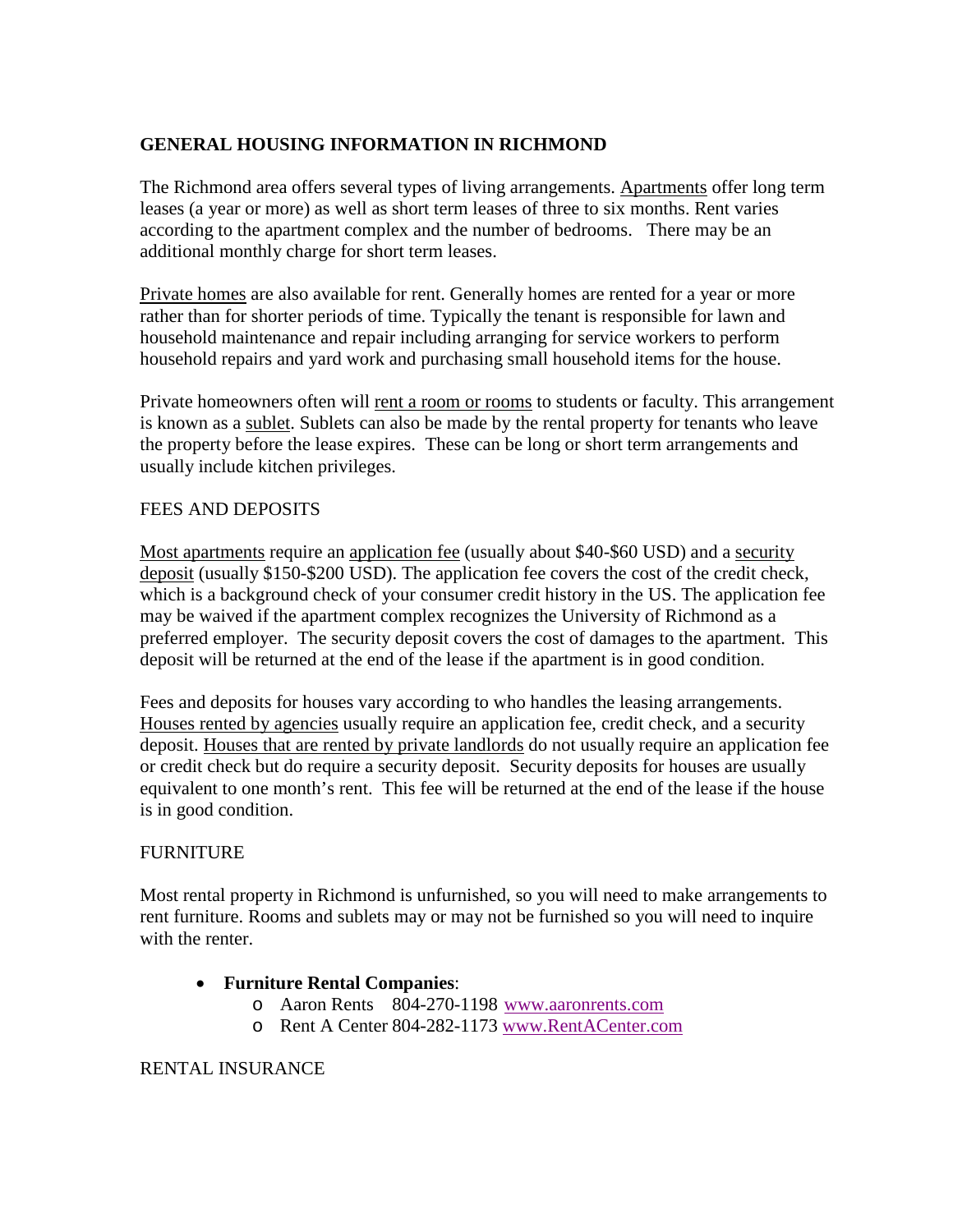Renters Insurance covers damage to your belongings in the event of fire, theft, weather, or accident. The landlord's insurance covers damages to the building by not to your belongings. Renters Insurance also protects you against liability lawsuits if someone is injured in your home. Some landlords require proof of renters insurance before you can move into their property.

# **Insurance Agencies**:

- 
- Geico  $1-800-841-2964$  <http://www.geico.com/>
- Travelers 1-888-695-4625 <http://www.travelers.com/>

• State Farm [www.statefarm.com](http://www.statefarm.com/)

### TRANSPORTATION

The University of Richmond is located in a suburban area. It is served by one public bus, [GRTC's Route 16,](http://www.ridegrtc.com/index.aspx) and UR's [GRTC Connector](http://transportation.richmond.edu/city/grtc.html) that goes to GRTC connection points when Route 16 is not in service. Since there is limited bus service you will need to ask if the rental property is located on bus routes that to go UR. There is no other public transportation to the campus, and most apartments are not within walking distance of the campus. You will need a personal vehicle if you chose to live somewhere that is not serviced by GRTC Route 16 or the GRTC Connector. The University of Richmond provides [free bus passes](http://police.richmond.edu/parking/sustainable/bus-pass.html) for all faculty and staff. More information about public transportation to the campus, University-operated shuttles, car and ride-sharing services are on the [Transportation Center website.](http://transportation.richmond.edu/)

## **Greater Richmond Transit Company:** 804-358-4782 [www.ridegrtc.com](http://www.ridegrtc.com/)

**Car Rental companies:** Fees vary by type of vehicle, mileage, length of contract, and company

- AAA Mid Atlantic 804-285-8912 [www.aaamidatlantic.com](http://www.aaamidatlantic.com/)
- Avis 804-270-0888 [www.Avis.com](http://www.avis.com/)
- Enterprise 804-355-7707 [www.Enterprise.com](http://www.enterprise.com/)

# **UTILITIES**

As a general rule utilities are not included in the monthly rent. Apartments generally include water and trash pick-up, but the tenant must arrange the other utilities such as electivity, television, and Internet. You will need to contact the providers to arrange to have utilities installed in your home. In most cases someone must be in the residence at the time of the installation. A deposit may be required for gas and electric services.

**Gas:** The City of Richmond 804-644-3000 <http://www.richmondgov.com/PublicUtilities/index.aspx>

**Electricity:** Dominion VA Power804-677-3000 <http://www.dom.com/customer/>